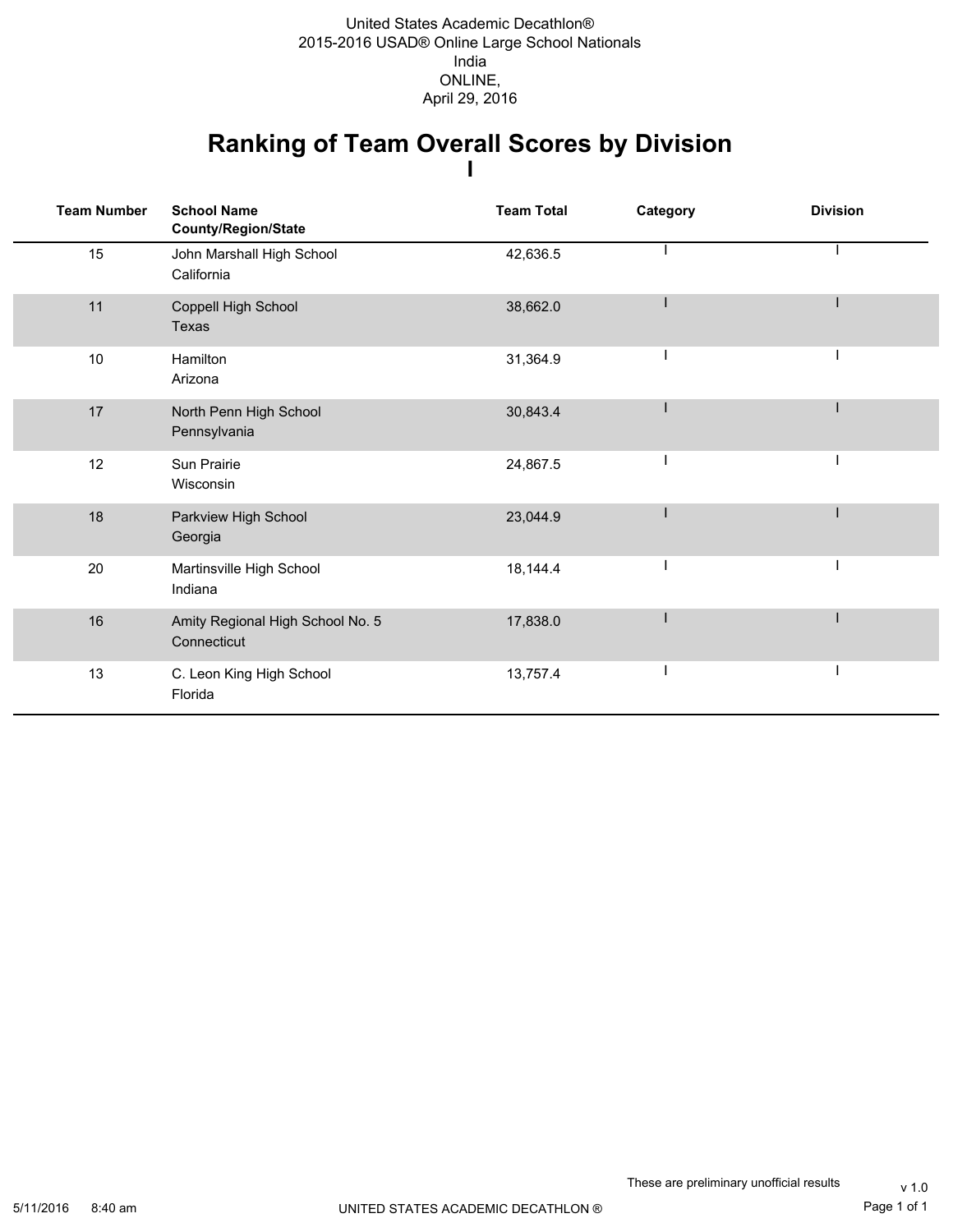#### 2015-2016 USAD® Online Large School Nationals India ONLINE, United States Academic Decathlon® April 29, 2016

## **Top Overall Scorer By Team**

| ID   | <b>First Name</b><br><b>Last Name</b> | <b>School Name</b><br><b>County/Region/State</b> | <b>Score</b><br>Rank | <b>HSV</b> |
|------|---------------------------------------|--------------------------------------------------|----------------------|------------|
| 1002 | Zhengdong<br>Wang                     | Hamilton<br>Arizona                              | 6,740.6              | Honor      |
| 1101 | Daniel<br>Koh                         | Coppell High School<br>Texas                     | 7,318.3              | Honor      |
| 1202 | Samuel<br>Keal                        | Sun Prairie<br>Wisconsin                         | 5,665.6              | Honor      |
| 1301 | Deepan<br>Islam                       | C. Leon King High School<br>Florida              | 5,221.3              | Honor      |
| 1503 | Martin<br>Gonzalez                    | John Marshall High School<br>California          | 7,556.3              | Honor      |
| 1601 | Ananya<br>Kachru                      | Amity Regional High School No. 5<br>Connecticut  | 4,020.3              | Honor      |
| 1702 | Yang<br>Yue                           | North Penn High School<br>Pennsylvania           | 6,306.1              | Honor      |
| 1801 | Angad<br>Joshi                        | Parkview High School<br>Georgia                  | 4,756.4              | Honor      |
| 2001 | Joseph<br>McGuire                     | Martinsville High School<br>Indiana              | 5,883.3              | Honor      |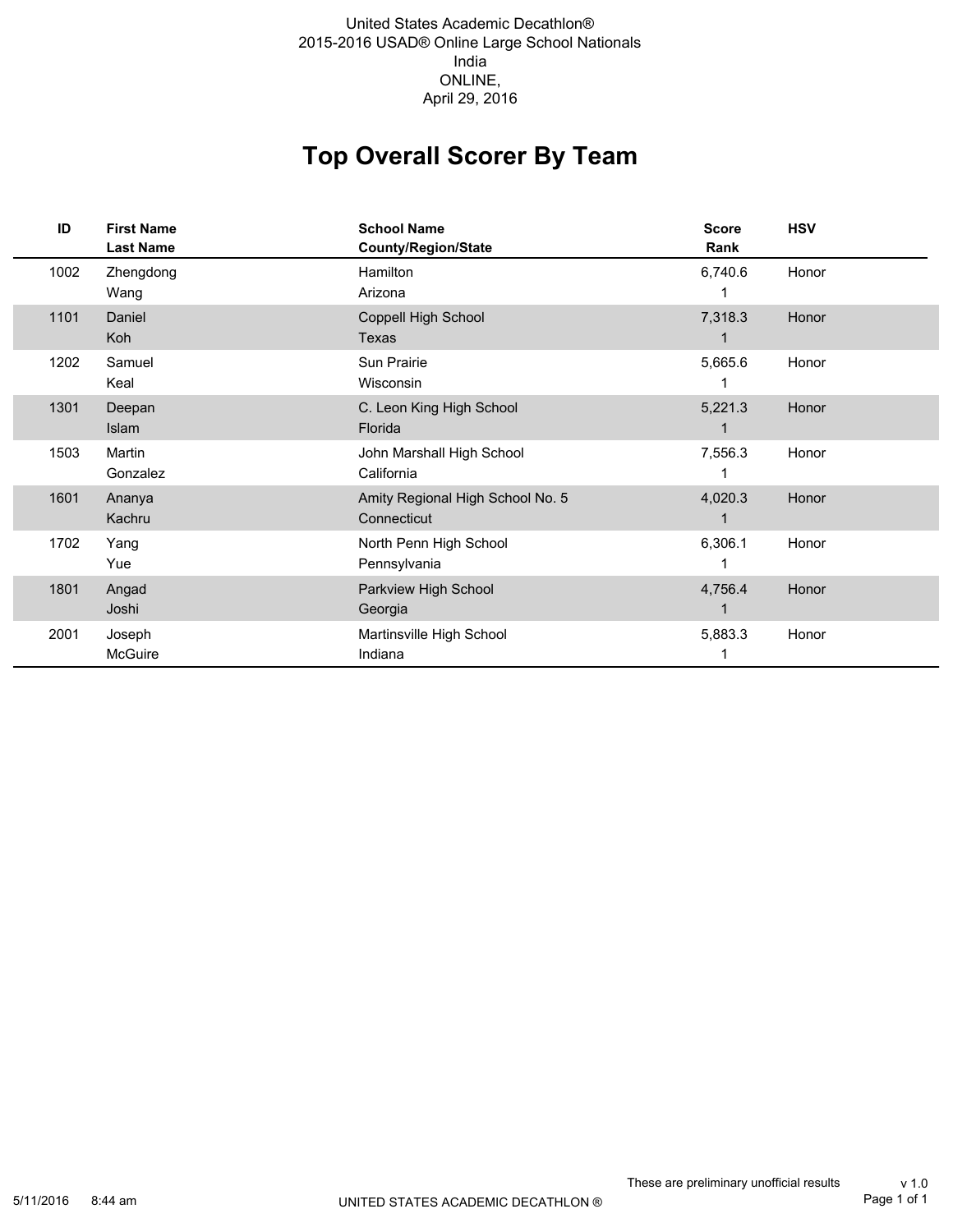## **I Top Score for Event Art By Division**

| ID   | <b>First Name</b><br><b>Last Name</b> | <b>Team Name</b><br><b>County/Region/State</b> | <b>Score</b><br>Rank    | <b>HSV</b> |
|------|---------------------------------------|------------------------------------------------|-------------------------|------------|
| 1101 | Daniel<br>Koh                         | Coppell High School<br>Texas                   | 980.0<br>1              | Honor      |
| 1501 | Tina<br>Tan                           | John Marshall High School<br>California        | 940.0<br>$\overline{2}$ | Honor      |
| 1503 | Martin<br>Gonzalez                    | John Marshall High School<br>California        | 920.0<br>3              | Honor      |
| 1102 | Apurva<br>Gunturu                     | <b>Coppell High School</b><br><b>Texas</b>     | 920.0<br>3              | Honor      |
| 1103 | Elizabeth<br>Cook                     | Coppell High School<br>Texas                   | 920.0<br>3              | Honor      |
| 1505 | Abeer<br>Hossain                      | John Marshall High School<br>California        | 960.0<br>1              | Scholastic |
| 1506 | Tahmin<br>Khan                        | John Marshall High School<br>California        | 940.0<br>2              | Scholastic |
| 1504 | Robina<br>Henson                      | John Marshall High School<br>California        | 900.0<br>3              | Scholastic |
| 1507 | Arbyn<br>Olarte                       | John Marshall High School<br>California        | 880.0<br>1              | Varsity    |
| 1508 | Giovani<br>Martinez                   | John Marshall High School<br>California        | 860.0<br>$\overline{2}$ | Varsity    |
| 1107 | Matthew<br>Smith                      | Coppell High School<br><b>Texas</b>            | 860.0<br>2              | Varsity    |
| 1108 | Ashray<br>Gautam                      | Coppell High School<br><b>Texas</b>            | 840.0<br>3              | Varsity    |
| 1509 | Manuel<br>Griffin-Espinoza            | John Marshall High School<br>California        | 840.0<br>3              | Varsity    |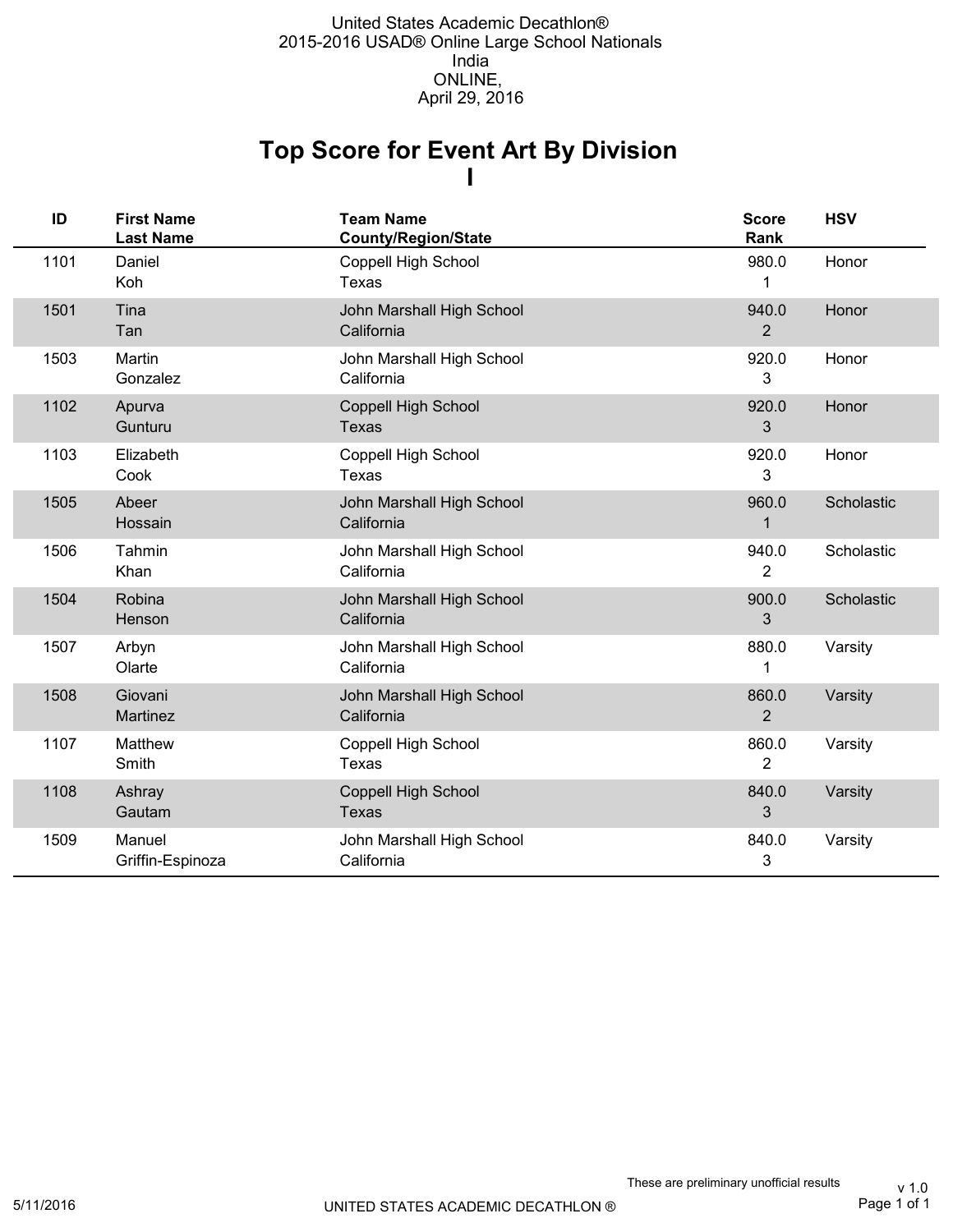### **I Top Score for Event Economics By Division**

| ID   | <b>First Name</b><br><b>Last Name</b> | <b>Team Name</b><br>County/Region/State | <b>Score</b><br>Rank    | <b>HSV</b> |
|------|---------------------------------------|-----------------------------------------|-------------------------|------------|
| 1101 | Daniel<br>Koh                         | Coppell High School<br><b>Texas</b>     | 980.0<br>1              | Honor      |
| 1501 | Tina<br>Tan                           | John Marshall High School<br>California | 980.0<br>1              | Honor      |
| 1503 | Martin<br>Gonzalez                    | John Marshall High School<br>California | 980.0<br>1              | Honor      |
| 1502 | Gun-Min<br>Youn                       | John Marshall High School<br>California | 960.0<br>2              | Honor      |
| 1702 | Yang<br>Yue                           | North Penn High School<br>Pennsylvania  | 940.0<br>3              | Honor      |
| 1505 | Abeer<br>Hossain                      | John Marshall High School<br>California | 960.0<br>1              | Scholastic |
| 1504 | Robina<br>Henson                      | John Marshall High School<br>California | 940.0<br>$\overline{2}$ | Scholastic |
| 1506 | Tahmin<br>Khan                        | John Marshall High School<br>California | 920.0<br>3              | Scholastic |
| 1507 | Arbyn<br>Olarte                       | John Marshall High School<br>California | 940.0<br>1              | Varsity    |
| 1508 | Giovani<br>Martinez                   | John Marshall High School<br>California | 940.0                   | Varsity    |
| 1107 | <b>Matthew</b><br>Smith               | Coppell High School<br>Texas            | 900.0<br>2              | Varsity    |
| 1108 | Ashray<br>Gautam                      | Coppell High School<br>Texas            | 900.0<br>$\overline{2}$ | Varsity    |
| 1509 | Manuel<br>Griffin-Espinoza            | John Marshall High School<br>California | 880.0<br>3              | Varsity    |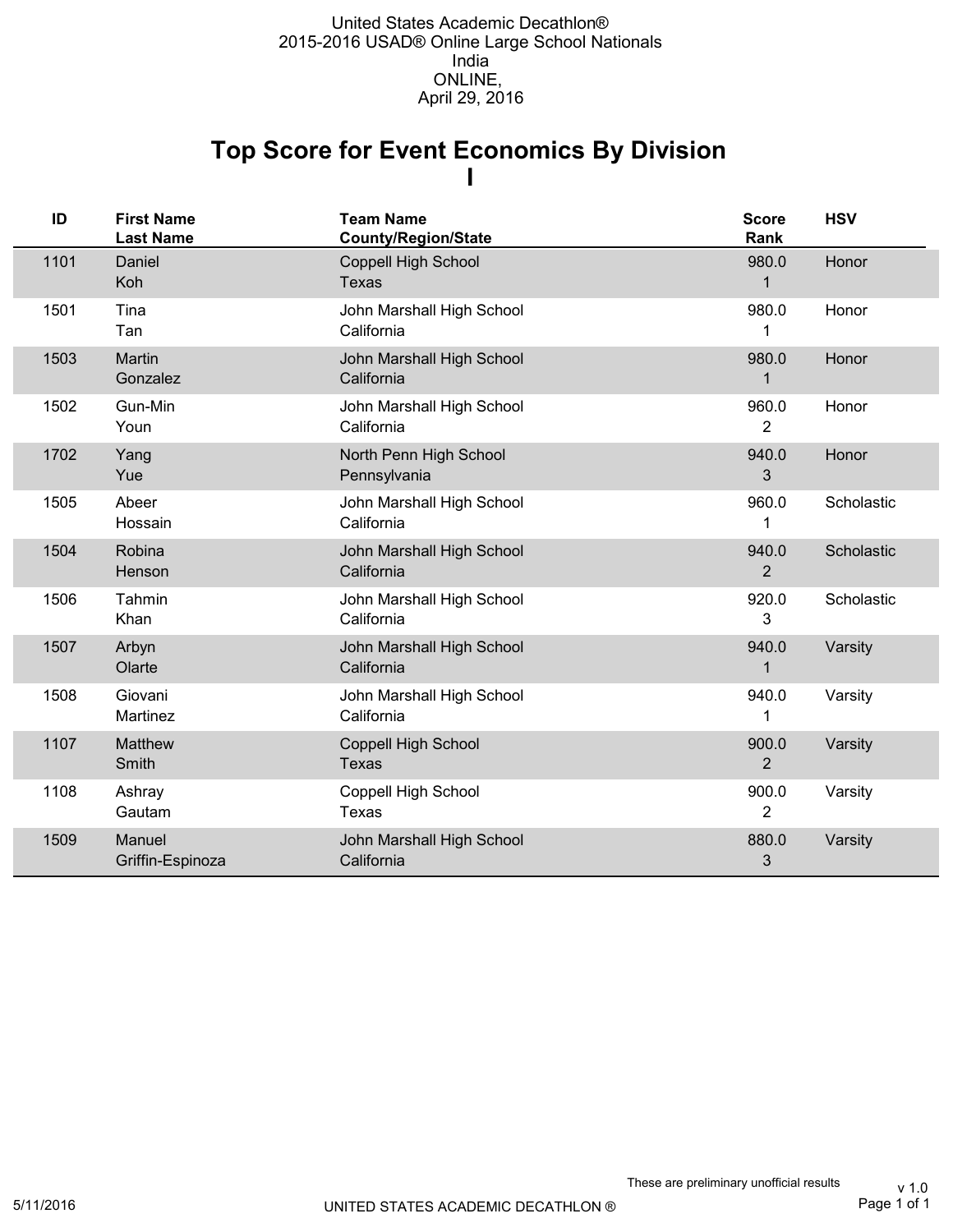### **I Top Score for Event Essay By Division**

| ID   | <b>First Name</b><br><b>Last Name</b> | <b>Team Name</b><br><b>County/Region/State</b> | <b>Score</b><br>Rank | <b>HSV</b> |
|------|---------------------------------------|------------------------------------------------|----------------------|------------|
| 1503 | Martin<br>Gonzalez                    | John Marshall High School<br>California        | 882.0                | Honor      |
| 1002 | Zhengdong<br>Wang                     | Hamilton<br>Arizona                            | 752.0<br>2           | Honor      |
| 1001 | Justin<br>Zhu                         | Hamilton<br>Arizona                            | 743.0<br>3           | Honor      |
| 1506 | Tahmin<br>Khan                        | John Marshall High School<br>California        | 767.0                | Scholastic |
| 1504 | Robina<br>Henson                      | John Marshall High School<br>California        | 724.0<br>2           | Scholastic |
| 1505 | Abeer<br>Hossain                      | John Marshall High School<br>California        | 717.0<br>3           | Scholastic |
| 1509 | Manuel<br>Griffin-Espinoza            | John Marshall High School<br>California        | 860.0<br>1           | Varsity    |
| 1508 | Giovani<br>Martinez                   | John Marshall High School<br>California        | 743.0<br>2           | Varsity    |
| 1507 | Arbyn<br>Olarte                       | John Marshall High School<br>California        | 721.0<br>3           | Varsity    |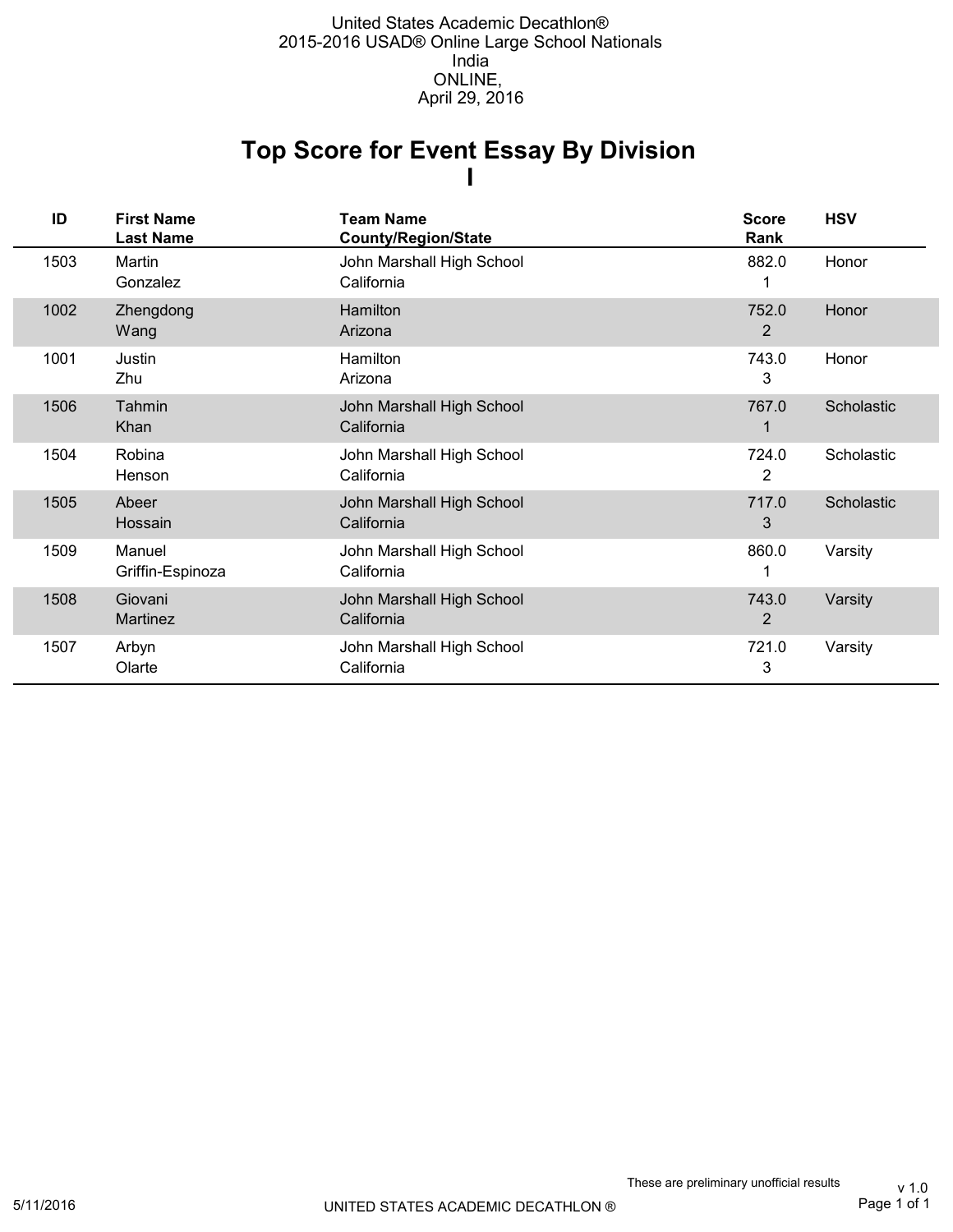### **I Top Score for Event Literature By Division**

| ID   | <b>First Name</b><br><b>Last Name</b> | <b>Team Name</b><br><b>County/Region/State</b> | <b>Score</b><br>Rank    | <b>HSV</b> |
|------|---------------------------------------|------------------------------------------------|-------------------------|------------|
| 1503 | Martin<br>Gonzalez                    | John Marshall High School<br>California        | 1,000.0                 | Honor      |
| 1502 | Gun-Min<br>Youn                       | John Marshall High School<br>California        | 960.0<br>$\overline{2}$ | Honor      |
| 1103 | Elizabeth<br>Cook                     | <b>Coppell High School</b><br>Texas            | 940.0<br>3              | Honor      |
| 1506 | Tahmin<br>Khan                        | John Marshall High School<br>California        | 920.0                   | Scholastic |
| 1504 | Robina<br>Henson                      | John Marshall High School<br>California        | 880.0<br>2              | Scholastic |
| 1104 | Federica<br>Ferrari                   | Coppell High School<br>Texas                   | 860.0<br>3              | Scholastic |
| 1508 | Giovani<br>Martinez                   | John Marshall High School<br>California        | 960.0                   | Varsity    |
| 1507 | Arbyn<br>Olarte                       | John Marshall High School<br>California        | 880.0<br>2              | Varsity    |
| 1509 | Manuel<br>Griffin-Espinoza            | John Marshall High School<br>California        | 880.0<br>2              | Varsity    |
| 1107 | Matthew<br>Smith                      | Coppell High School<br><b>Texas</b>            | 820.0<br>3              | Varsity    |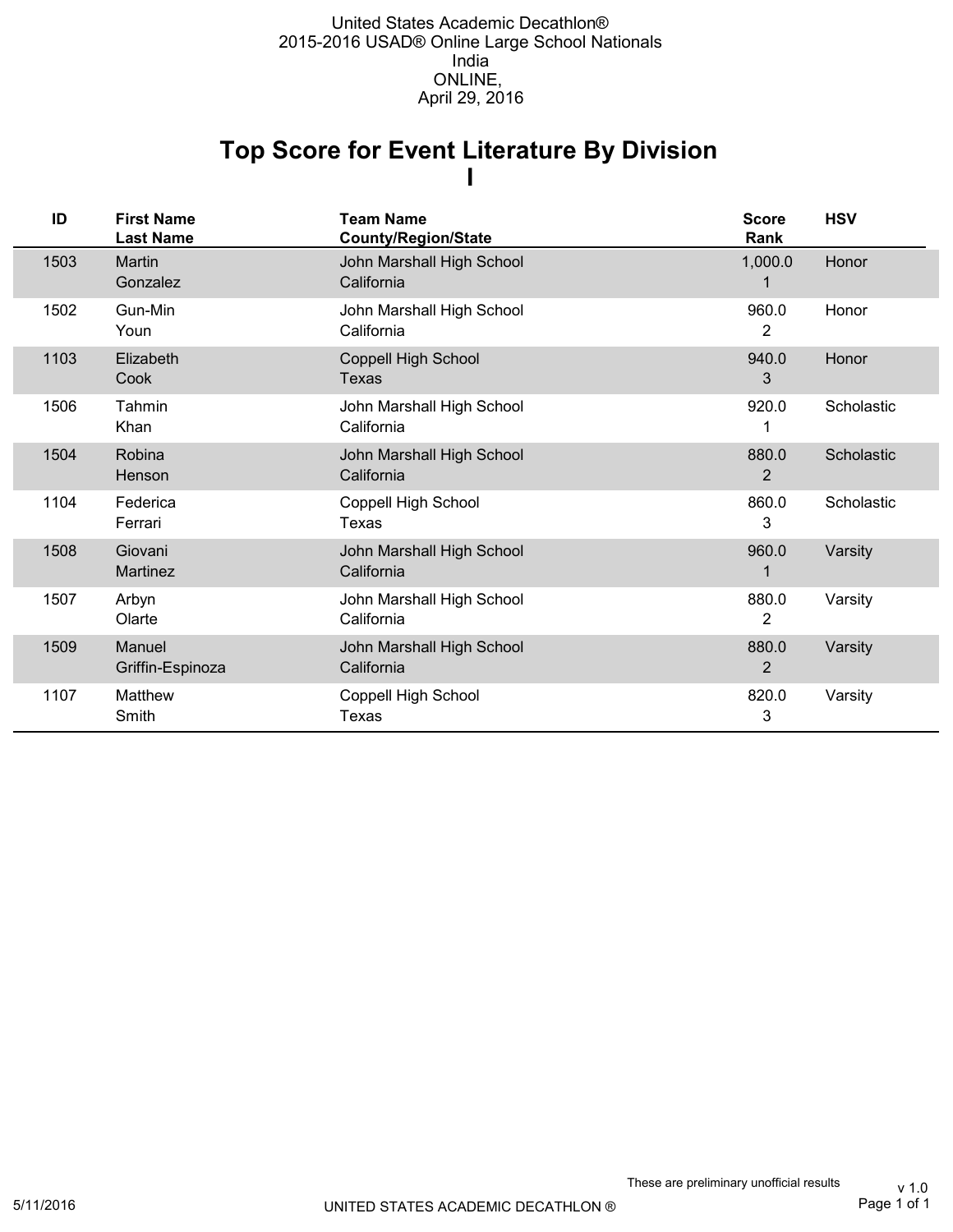### **I Top Score for Event Mathematics By Division**

| ID   | <b>First Name</b><br><b>Last Name</b> | <b>Team Name</b><br><b>County/Region/State</b> | <b>Score</b><br>Rank    | <b>HSV</b> |
|------|---------------------------------------|------------------------------------------------|-------------------------|------------|
| 1103 | Elizabeth<br>Cook                     | Coppell High School<br><b>Texas</b>            | 942.9                   | Honor      |
| 1501 | Tina<br>Tan                           | John Marshall High School<br>California        | 942.9                   | Honor      |
| 1503 | Martin<br>Gonzalez                    | John Marshall High School<br>California        | 914.3<br>2              | Honor      |
| 1101 | Daniel<br>Koh                         | Coppell High School<br>Texas                   | 914.3<br>$\overline{2}$ | Honor      |
| 1702 | Yang<br>Yue                           | North Penn High School<br>Pennsylvania         | 857.1<br>3              | Honor      |
| 1505 | Abeer<br>Hossain                      | John Marshall High School<br>California        | 800.0                   | Scholastic |
| 1506 | Tahmin<br>Khan                        | John Marshall High School<br>California        | 800.0<br>1              | Scholastic |
| 1504 | Robina<br>Henson                      | John Marshall High School<br>California        | 742.9<br>$\overline{c}$ | Scholastic |
| 1705 | Safwanar<br>Rahman                    | North Penn High School<br>Pennsylvania         | 600.0<br>3              | Scholastic |
| 1509 | Manuel<br>Griffin-Espinoza            | John Marshall High School<br>California        | 885.7                   | Varsity    |
| 1508 | Giovani<br>Martinez                   | John Marshall High School<br>California        | 857.1<br>$\overline{2}$ | Varsity    |
| 1107 | Matthew<br>Smith                      | Coppell High School<br><b>Texas</b>            | 685.7<br>3              | Varsity    |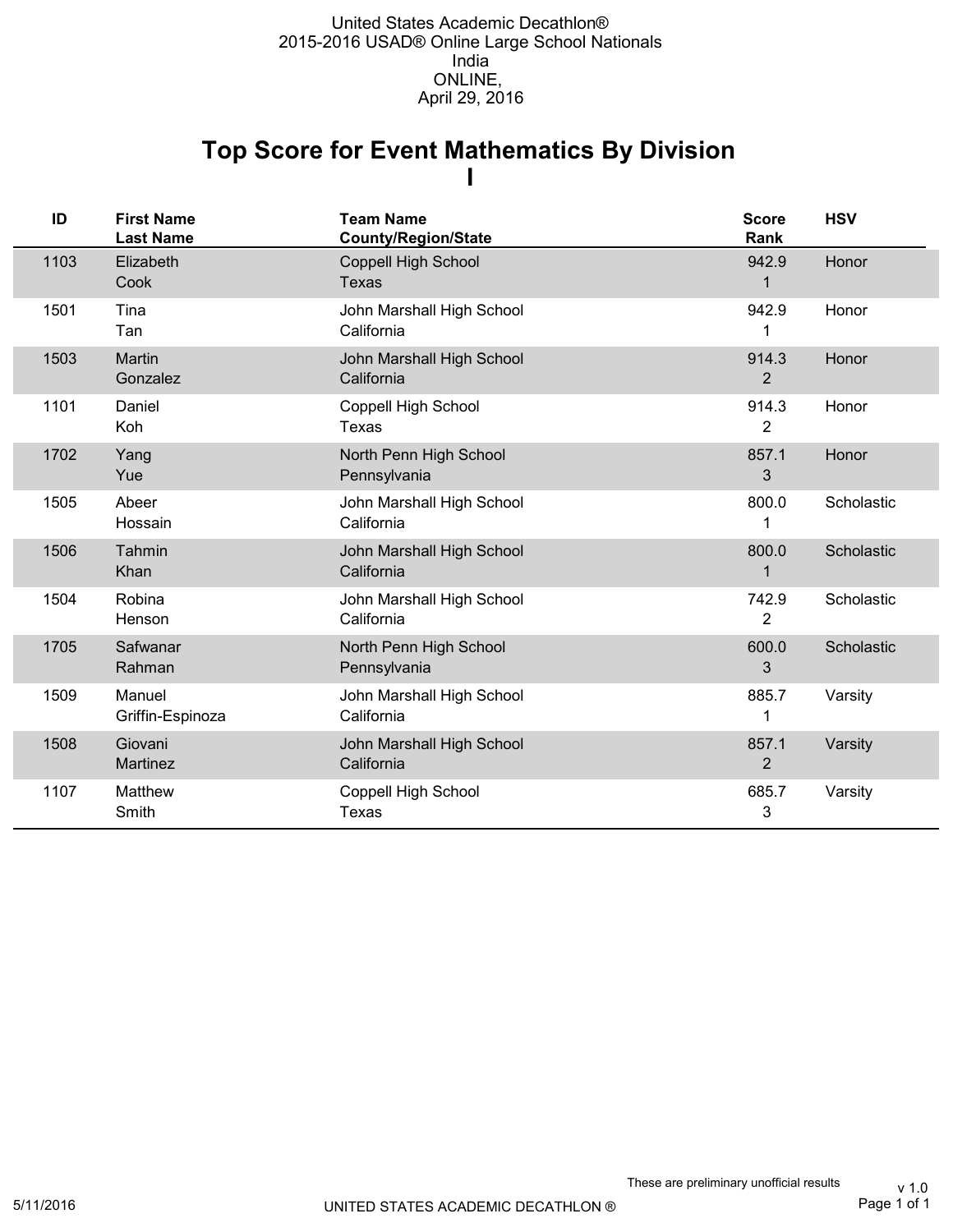### **I Top Score for Event Music By Division**

| ID   | <b>First Name</b><br><b>Last Name</b> | <b>Team Name</b><br><b>County/Region/State</b> | <b>Score</b><br>Rank    | <b>HSV</b> |
|------|---------------------------------------|------------------------------------------------|-------------------------|------------|
| 1503 | Martin<br>Gonzalez                    | John Marshall High School<br>California        | 940.0                   | Honor      |
| 1502 | Gun-Min<br>Youn                       | John Marshall High School<br>California        | 920.0<br>$\overline{2}$ | Honor      |
| 1101 | Daniel<br>Koh                         | Coppell High School<br>Texas                   | 900.0<br>3              | Honor      |
| 1505 | Abeer<br>Hossain                      | John Marshall High School<br>California        | 940.0                   | Scholastic |
| 1504 | Robina<br>Henson                      | John Marshall High School<br>California        | 920.0<br>2              | Scholastic |
| 1105 | Shashwath<br>Murthy                   | Coppell High School<br>Texas                   | 900.0<br>3              | Scholastic |
| 1507 | Arbyn<br>Olarte                       | John Marshall High School<br>California        | 880.0                   | Varsity    |
| 1508 | Giovani<br>Martinez                   | John Marshall High School<br>California        | 860.0<br>2              | Varsity    |
| 1107 | <b>Matthew</b><br>Smith               | Coppell High School<br>Texas                   | 820.0<br>3              | Varsity    |
| 1509 | Manuel<br>Griffin-Espinoza            | John Marshall High School<br>California        | 820.0<br>3              | Varsity    |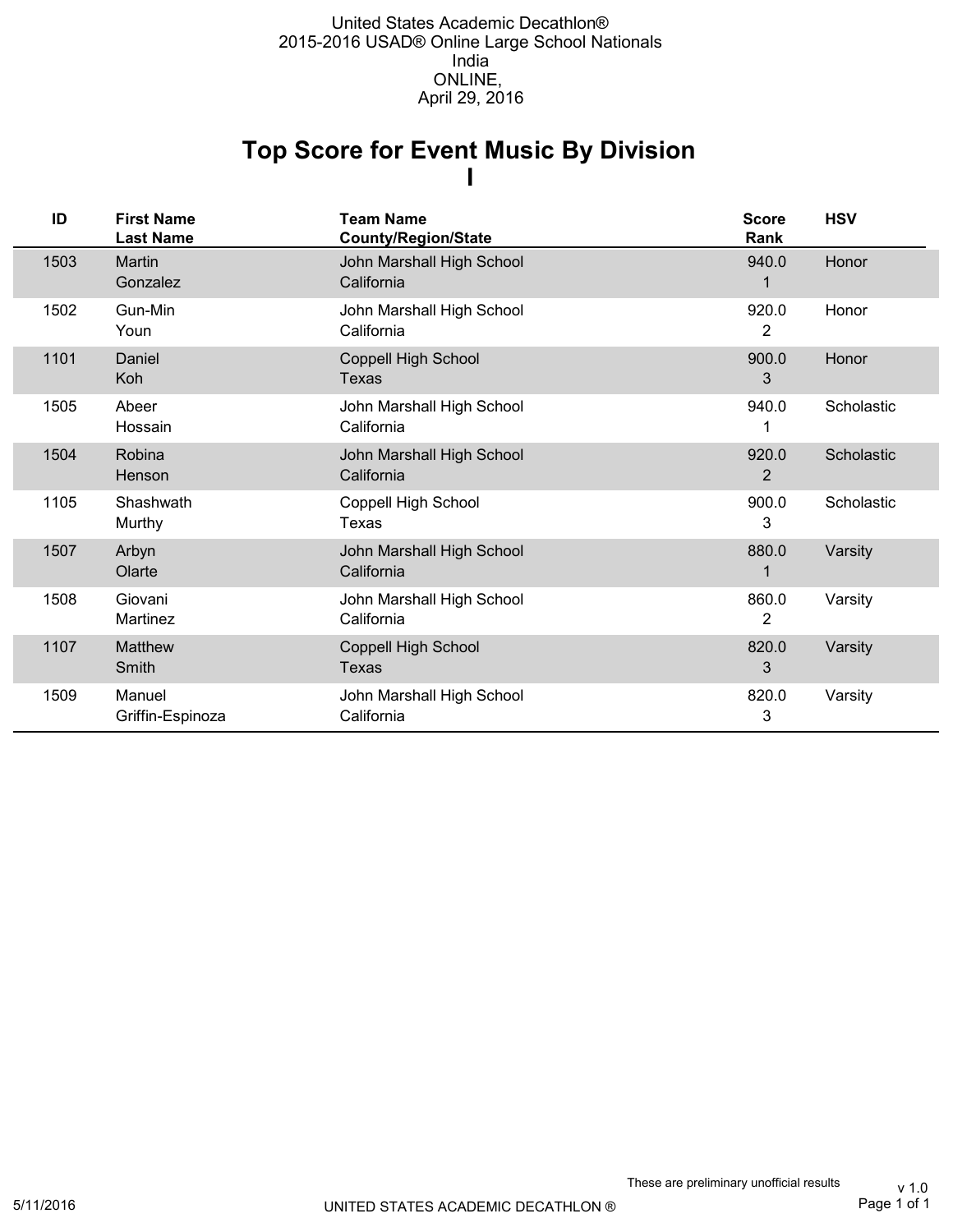## **I Top Score for Event Science By Division**

| ID   | <b>First Name</b><br><b>Last Name</b> | <b>Team Name</b><br><b>County/Region/State</b> | <b>Score</b><br>Rank    | <b>HSV</b> |
|------|---------------------------------------|------------------------------------------------|-------------------------|------------|
| 1101 | Daniel<br>Koh                         | <b>Coppell High School</b><br><b>Texas</b>     | 960.0<br>$\mathbf 1$    | Honor      |
| 1103 | Elizabeth<br>Cook                     | Coppell High School<br><b>Texas</b>            | 960.0                   | Honor      |
| 1502 | Gun-Min<br>Youn                       | John Marshall High School<br>California        | 960.0<br>1              | Honor      |
| 1503 | Martin<br>Gonzalez                    | John Marshall High School<br>California        | 940.0<br>$\overline{2}$ | Honor      |
| 1001 | Justin<br>Zhu                         | Hamilton<br>Arizona                            | 900.0<br>3              | Honor      |
| 1002 | Zhengdong<br>Wang                     | Hamilton<br>Arizona                            | 900.0<br>3              | Honor      |
| 1504 | Robina<br>Henson                      | John Marshall High School<br>California        | 960.0<br>$\mathbf{1}$   | Scholastic |
| 1506 | Tahmin<br>Khan                        | John Marshall High School<br>California        | 920.0<br>$\overline{2}$ | Scholastic |
| 1505 | Abeer<br>Hossain                      | John Marshall High School<br>California        | 900.0<br>3              | Scholastic |
| 1509 | Manuel<br>Griffin-Espinoza            | John Marshall High School<br>California        | 980.0<br>1              | Varsity    |
| 1508 | Giovani<br>Martinez                   | John Marshall High School<br>California        | 940.0<br>$\overline{2}$ | Varsity    |
| 1107 | Matthew<br>Smith                      | Coppell High School<br>Texas                   | 860.0<br>3              | Varsity    |
| 1108 | Ashray<br>Gautam                      | <b>Coppell High School</b><br><b>Texas</b>     | 860.0<br>$\mathfrak{S}$ | Varsity    |
| 1507 | Arbyn<br>Olarte                       | John Marshall High School<br>California        | 860.0<br>3              | Varsity    |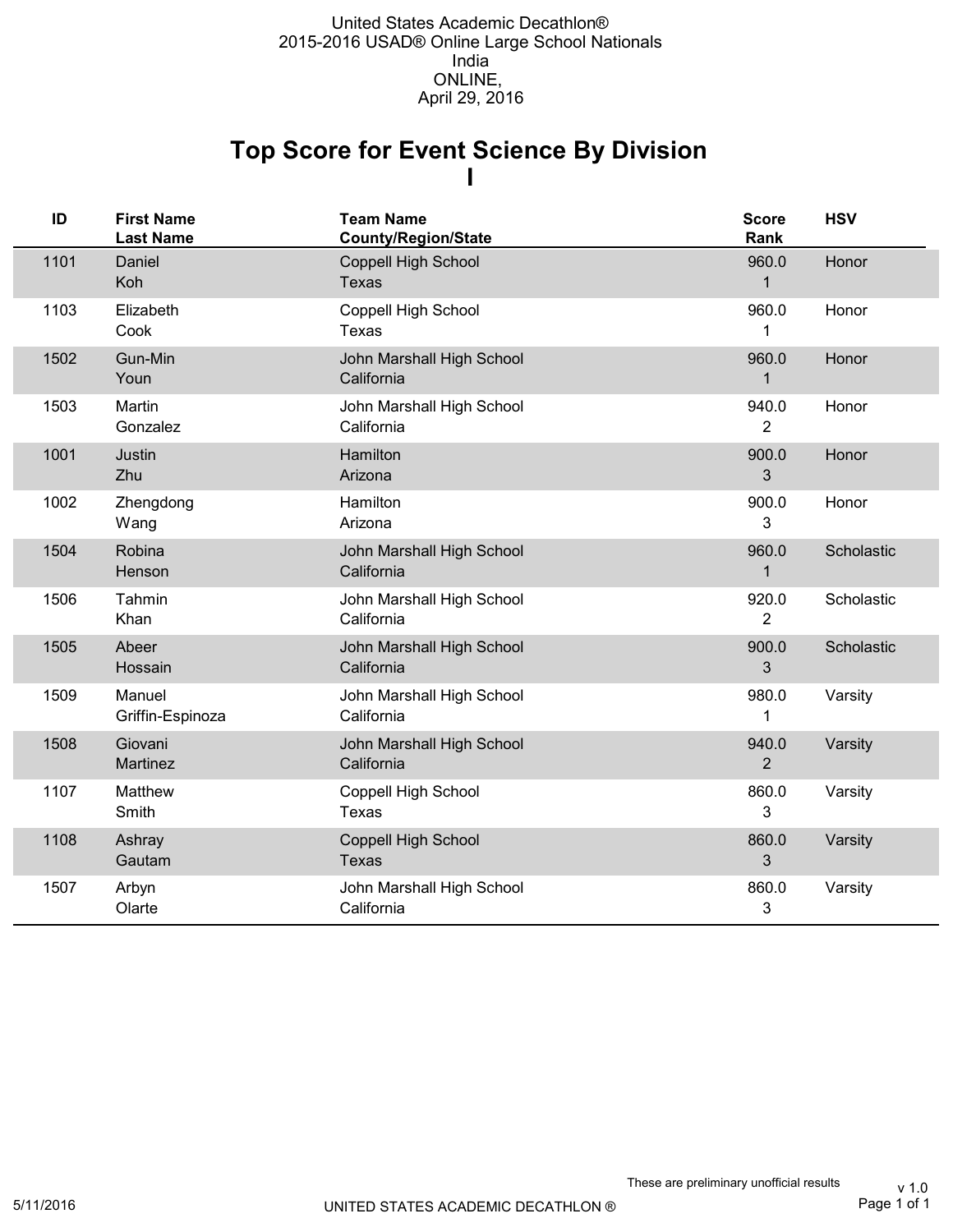## **I Top Score for Event Social Science By Division**

| ID   | <b>First Name</b><br><b>Last Name</b> | <b>Team Name</b><br><b>County/Region/State</b> | <b>Score</b><br>Rank    | <b>HSV</b> |
|------|---------------------------------------|------------------------------------------------|-------------------------|------------|
| 1503 | Martin<br>Gonzalez                    | John Marshall High School<br>California        | 980.0                   | Honor      |
| 1101 | Daniel<br>Koh                         | Coppell High School<br>Texas                   | 940.0<br>2              | Honor      |
| 1502 | Gun-Min<br>Youn                       | John Marshall High School<br>California        | 920.0<br>3              | Honor      |
| 1505 | Abeer<br>Hossain                      | John Marshall High School<br>California        | 940.0                   | Scholastic |
| 1506 | Tahmin<br>Khan                        | John Marshall High School<br>California        | 940.0                   | Scholastic |
| 1504 | Robina<br>Henson                      | John Marshall High School<br>California        | 900.0<br>$\overline{2}$ | Scholastic |
| 1706 | Chirag<br><b>Bhatia</b>               | North Penn High School<br>Pennsylvania         | 800.0<br>3              | Scholastic |
| 1507 | Arbyn<br>Olarte                       | John Marshall High School<br>California        | 860.0                   | Varsity    |
| 1108 | Ashray<br>Gautam                      | <b>Coppell High School</b><br>Texas            | 840.0<br>2              | Varsity    |
| 1107 | Matthew<br>Smith                      | Coppell High School<br>Texas                   | 820.0<br>3              | Varsity    |
| 1508 | Giovani<br>Martinez                   | John Marshall High School<br>California        | 820.0<br>3              | Varsity    |